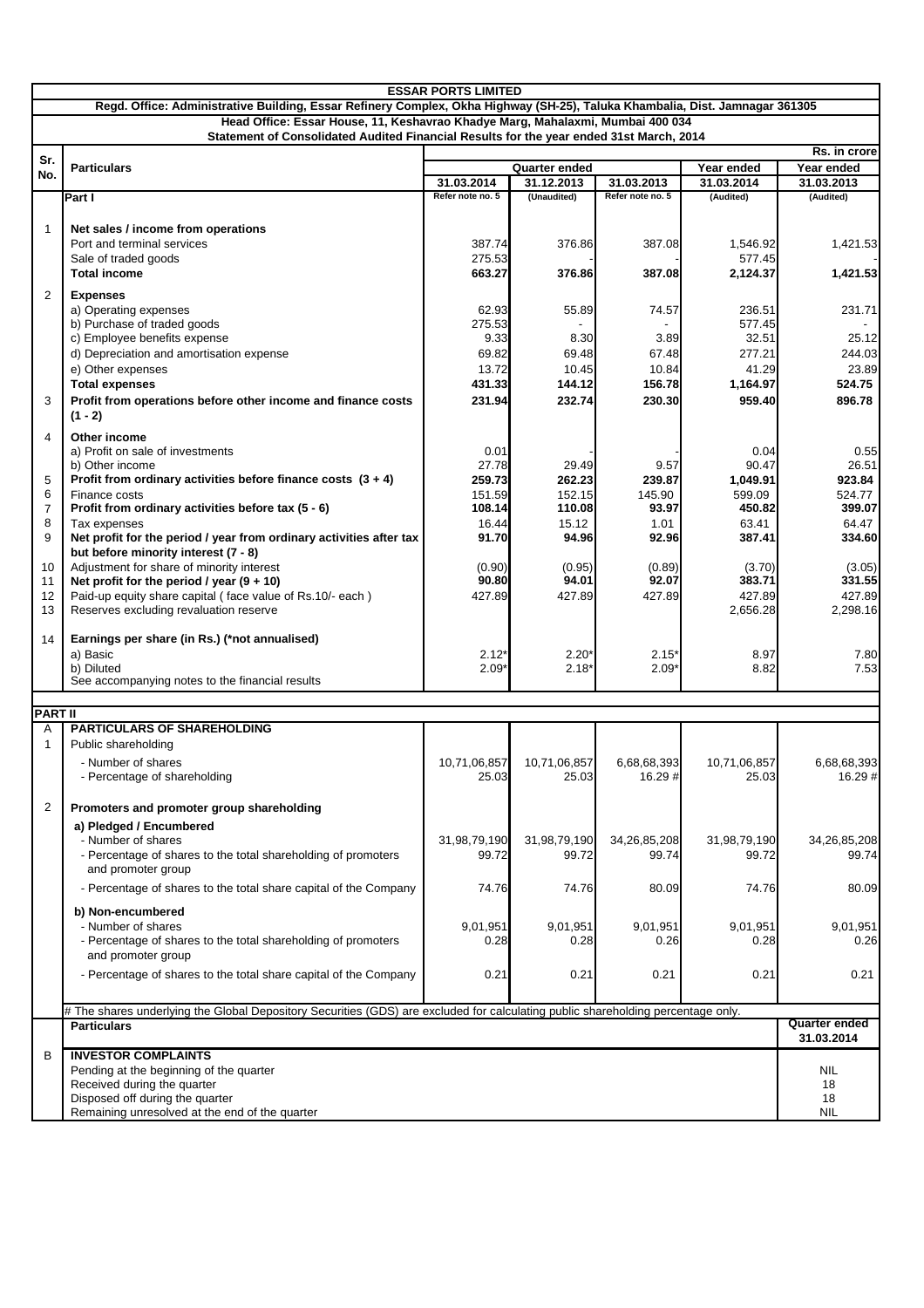# **1 Statement of assets and liabilities**

|                    |                                       |                  | Rs. in crore     |  |
|--------------------|---------------------------------------|------------------|------------------|--|
| <b>Particulars</b> |                                       | As at            | As at            |  |
|                    |                                       | 31st March, 2014 | 31st March, 2013 |  |
|                    |                                       | (Audited)        | (Audited)        |  |
| Т.                 | <b>EQUITY AND LIABILITIES</b>         |                  |                  |  |
| 1                  | Shareholders' funds                   |                  |                  |  |
|                    | (a)<br>Share capital                  | 428.02           | 428.02           |  |
|                    | (b)<br>Reserves and surplus           | 2,657.00         | 2,298.99         |  |
|                    |                                       | 3,085.02         | 2,727.01         |  |
| $\mathbf{2}$       | <b>Minority interest</b>              | 24.90            | 19.93            |  |
| 3                  | <b>Non-current liabilities</b>        |                  |                  |  |
|                    | Long-term borrowings<br>(a)           | 5,482.11         | 5,030.53         |  |
|                    | Deferred tax liabilities (Net)<br>(b) | 150.45           | 96.78            |  |
|                    | Other long term liabilities<br>(c)    | 305.32           | 172.03           |  |
|                    |                                       | 5,937.88         | 5,299.34         |  |
| 4                  | <b>Current liabilities</b>            |                  |                  |  |
|                    | Short-term borrowings<br>(a)          | 52.25            | 19.64            |  |
|                    | (b)<br>Trade payables                 | 153.66           | 102.39           |  |
|                    | Other current liabilities<br>(c)      | 702.92           | 1,340.10         |  |
|                    | (d)<br>Short-term provisions          | 83.97            | 51.60            |  |
|                    |                                       | 992.80           | 1,513.73         |  |
|                    | <b>TOTAL</b>                          | 10,040.60        | 9,560.01         |  |
| Ш.                 | <b>ASSETS</b>                         |                  |                  |  |
| 1                  | <b>Non-current assets</b>             |                  |                  |  |
|                    | <b>Fixed assets</b><br>(a)            |                  |                  |  |
|                    | Tangible assets<br>(i)                | 5,284.75         | 4,778.88         |  |
|                    | (ii)<br>Intangible assets             | 0.03             | 0.04             |  |
|                    | Capital work-in-progress<br>(iii)     | 1,588.99         | 1,984.39         |  |
|                    | Goodwill on consolidation<br>(b)      | 1,613.28         | 1,613.28         |  |
|                    | Non-current investments<br>(c)        | 1.04             | 1.04             |  |
|                    | (d)<br>Deferred tax assets (Net)      | 133.21           | 139.97           |  |
|                    | Long-term loans and advances<br>(e)   | 458.15           | 349.96           |  |
|                    | (f)<br>Other non-current assets       | 18.17            | 25.56            |  |
|                    |                                       | 9,097.62         | 8,893.12         |  |
| $\mathbf{2}$       | Current assets                        |                  |                  |  |
|                    | Current investments<br>(a)            | 0.03             |                  |  |
|                    | (b)<br>Inventories                    | 8.50             | 7.49             |  |
|                    | (c)<br>Trade receivables              | 476.58           | 211.05           |  |
|                    | Cash and bank balances<br>(d)         | 24.17            | 53.06            |  |
|                    | Short-term loans and advances<br>(e)  | 383.00           | 347.18           |  |
|                    | (f)<br>Other current assets           | 50.70            | 48.11            |  |
|                    |                                       | 942.98           | 666.89           |  |
|                    | <b>TOTAL</b>                          | 10,040.60        | 9,560.01         |  |
|                    |                                       |                  |                  |  |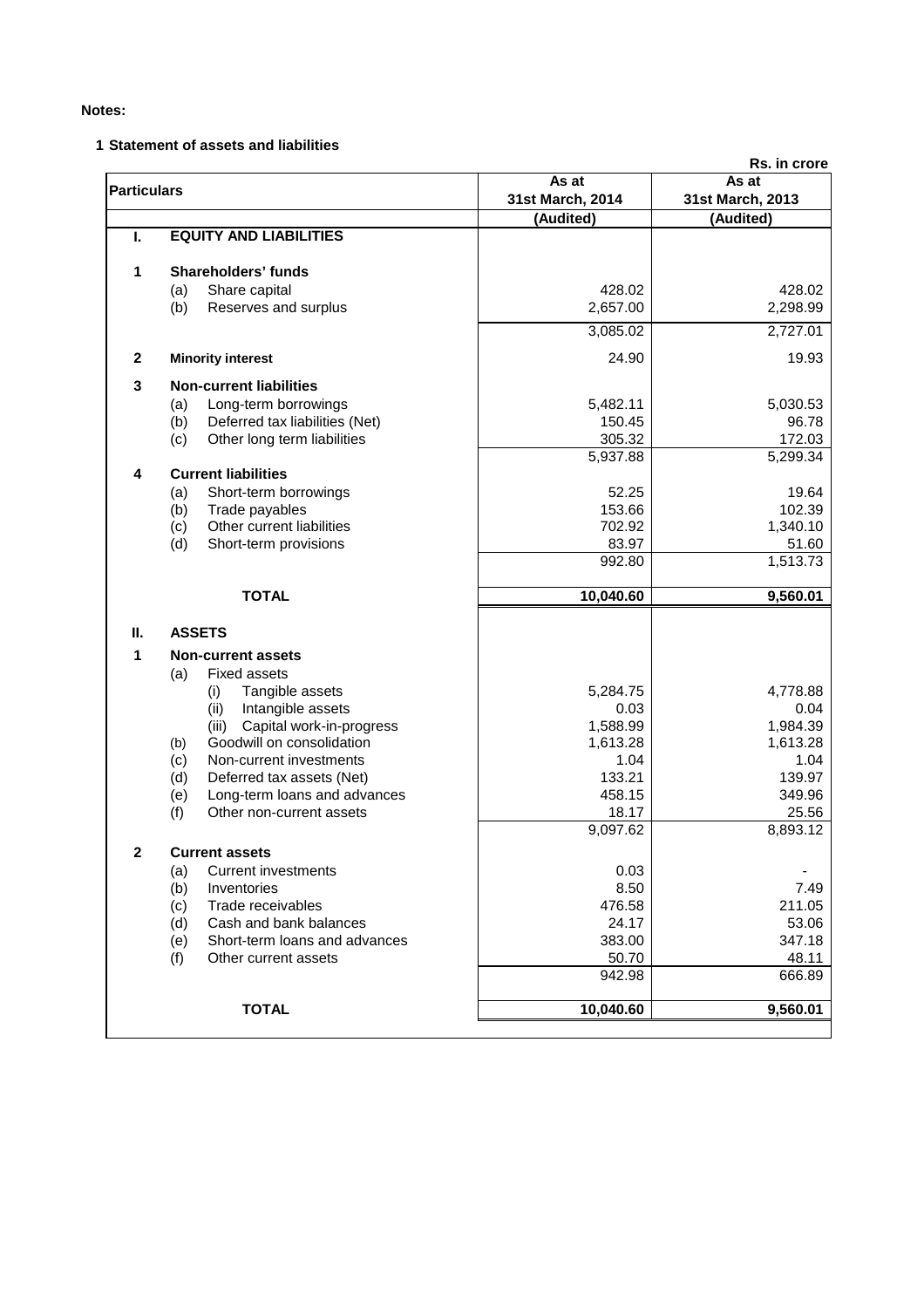2 Tax expenses includes income tax, tonnage tax and deferred tax.

- 3 The Company has exercised the option available as per para 46/46A of Accounting Standard (AS) 11, "The effect of changes in foreign exchange rates", vide notification no. GSR 914( E) dated 29th December, 2011. Consequently, the exchange loss of Rs. 45.13 crore during the year ended 31st March, 2014 has been capitalised to the cost of fixed assets on a consolidated basis.
- 4 The Board of Directors have recommended, subject to approval of shareholders, a dividend of Rs. 0.50 per share aggregating to Rs. 21.39 crore including Dividend Distribution Tax.
- 5 Figures for the corresponding previous periods have been restated / regrouped wherever necessary. The figures for the quarter ended 31st March, 2014 are the balancing figures between the audited figures in respect of full financial year and the published year to date figures upto third quarter of the current financial year.
- 6 The above financial results were reviewed by the Audit Committee and approved by the Board of Directors at the meeting held on 15th May, 2014.

**For and on behalf of the Board**

**Rajiv Agarwal Managing Director**

**Place: Mumbai Date: 15th May, 2014**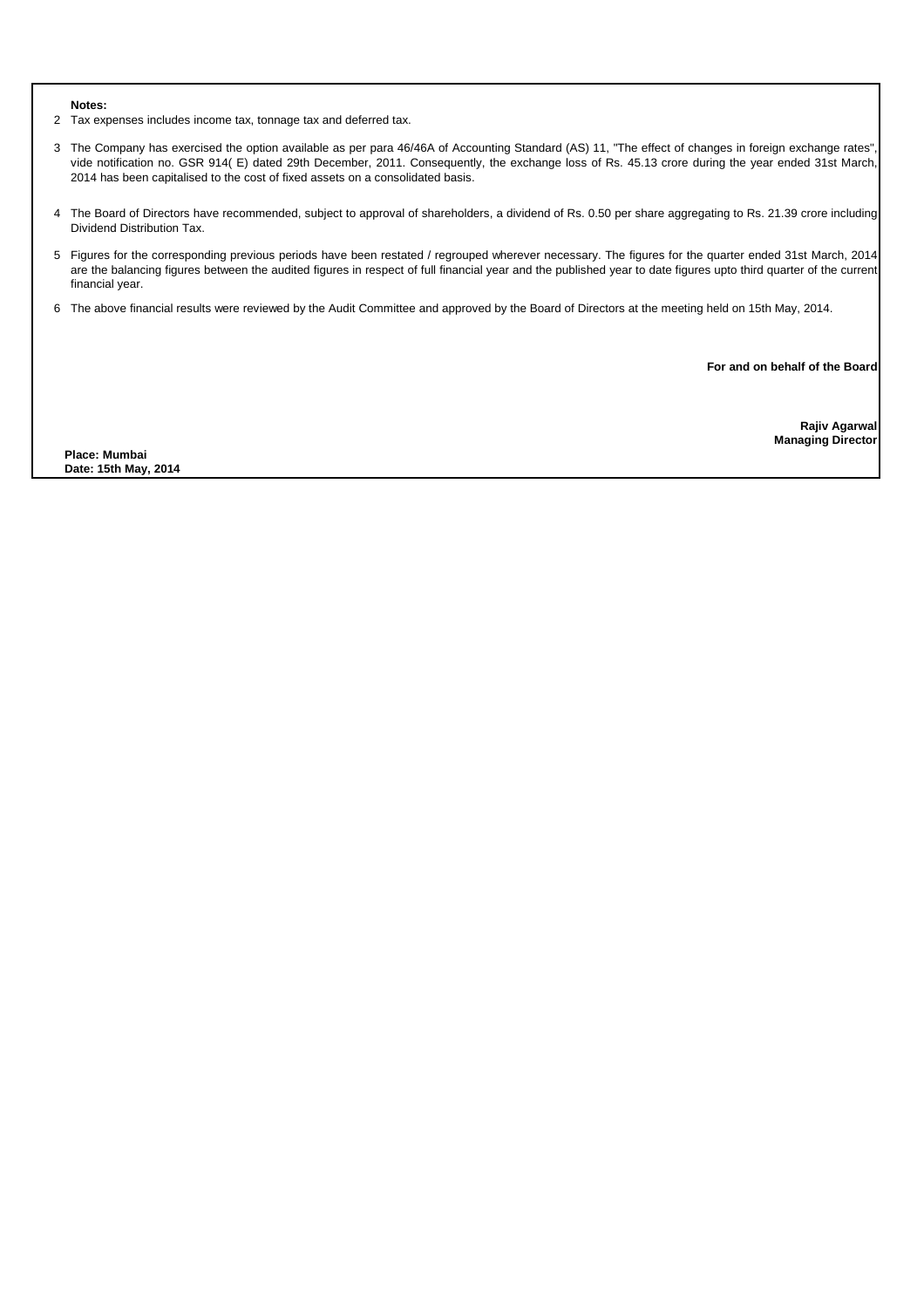| Audited Consolidated Segment Wise Revenue, Results and Capital Employed for the year ended 31st March, 2014 |                  |               |                  |                          |              |  |
|-------------------------------------------------------------------------------------------------------------|------------------|---------------|------------------|--------------------------|--------------|--|
|                                                                                                             |                  |               |                  |                          | Rs. in crore |  |
| <b>Particulars</b>                                                                                          |                  | Quarter ended |                  | Year ended<br>Year ended |              |  |
|                                                                                                             | 31.03.2014       | 31.12.2013    | 31.03.2013       | 31.03.2014               | 31.03.2013   |  |
| <b>Segment revenue</b>                                                                                      | Refer note no. 5 | (Unaudited)   | Refer note no. 5 | (Audited)                | (Audited)    |  |
| Port and terminal services                                                                                  | 386.55           | 376.86        | 386.87           | 1,533.26                 | 1,411.92     |  |
| Trading in goods                                                                                            | 275.53           |               |                  | 577.45                   |              |  |
| Fleet operating and chartering                                                                              | 7.74             | 6.66          | 8.86             | 40.13                    | 42.33        |  |
| <b>Total</b>                                                                                                | 669.82           | 383.52        | 395.73           | 2,150.84                 | 1,454.25     |  |
| Less: Inter segment revenue                                                                                 | (6.55)           | (6.66)        | (8.65)           | (26.47)                  | (32.72)      |  |
| Income from operations                                                                                      | 663.27           | 376.86        | 387.08           | 2,124.37                 | 1,421.53     |  |
| <b>Segment results</b>                                                                                      |                  |               |                  |                          |              |  |
| Port and terminal services                                                                                  | 230.73           | 237.68        | 235.45           | 954.13                   | 896.82       |  |
| Trading in goods                                                                                            |                  |               |                  |                          |              |  |
| Fleet operating and chartering                                                                              | 1.21             | (4.94)        | (5.15)           | 5.27                     | (0.04)       |  |
| Unallocated                                                                                                 | 27.79            | 29.49         | 9.57             | 90.51                    | 27.06        |  |
| Profit from operations before finance costs                                                                 | 259.73           | 262.23        | 239.87           | 1,049.91                 | 923.84       |  |
| Less: Unallocable finance costs                                                                             | 151.59           | 152.15        | 145.90           | 599.09                   | 524.77       |  |
| Profit before tax                                                                                           | 108.14           | 110.08        | 93.97            | 450.82                   | 399.07       |  |
| Capital employed (segment assets - segment liabilities)                                                     |                  |               |                  |                          |              |  |
| Fleet operating and chartering                                                                              | 78.05            | 83.55         | 80.52            | 78.05                    | 80.52        |  |
| Port and terminal services                                                                                  | 8,642.03         | 8,869.13      | 8,319.96         | 8,642.03                 | 8,319.96     |  |
| Trading in goods                                                                                            |                  |               |                  |                          |              |  |
| Unallocated                                                                                                 | 402.68           | 218.15        | 283.16           | 402.68                   | 283.16       |  |
| <b>Total</b>                                                                                                | 9,122.76         | 9,170.83      | 8,683.64         | 9,122.76                 | 8,683.64     |  |
|                                                                                                             |                  |               |                  |                          |              |  |

**For and on behalf of the Board**

**Rajiv Agarwal Managing Director**

**Place: Mumbai Date: 15th May, 2014**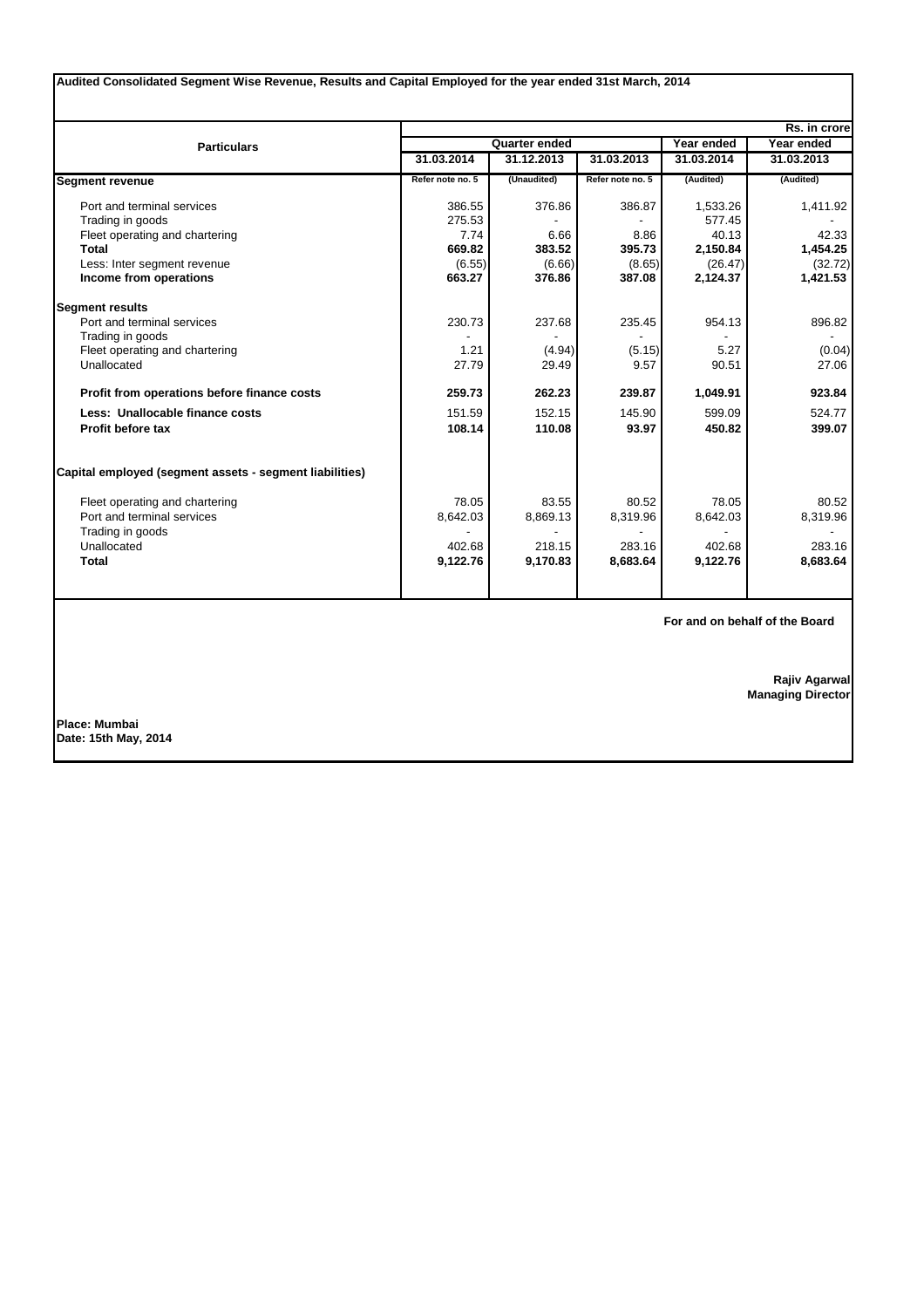| Head Office: Essar House, 11, Keshavrao Khadye Marg, Mahalaxmi, Mumbai 400 034<br>Statement of Standalone Audited Financial Results for the year ended 31st March, 2014<br><b>PART I</b><br>Rs. in crore<br>Sr.<br><b>Quarter ended</b><br>Year ended<br>Year ended<br><b>Particulars</b><br>31.12.2013<br>No.<br>31.03.2014<br>31.03.2013<br>31.03.2014<br>31.03.2013<br>(Unaudited)<br>(Audited)<br>Refer note no. 8<br>Refer note no. 8<br>(Audited)<br>6.66<br>Income from operations<br>7.74<br>7.85<br>40.13<br>35.40<br>1<br>2<br><b>Expenses</b><br>2.77<br>5.86<br>7.94<br>a) Operating expenses<br>1.62<br>15.13<br>b) Employee benefits expense<br>2.61<br>2.94<br>2.33<br>9.55<br>7.93<br>1.87<br>1.92<br>1.88<br>7.59<br>c) Depreciation and amortisation expense<br>7.62<br>d) Other expenses<br>2.83<br>2.78<br>1.43<br>11.63<br>8.65<br>e) Amortisation of foreign currency monetary item translation<br>4.91<br>5.43<br>2.84<br>15.89<br>7.89<br>difference account<br><b>Total expenses</b><br>14.99<br>18.93<br>10.10<br>59.79<br>40.03<br>3<br>(7.25)<br>(12.27)<br>(2.25)<br>(Loss) / Profit from operations before other income, finance<br>(19.66)<br>(4.63)<br>costs and exceptional item (1 - 2)<br>4.32<br>38.79<br>Other income<br>5.40<br>5.31<br>44.13<br>4<br>5<br>(2.93)<br>(6.87)<br>24.47<br>34.16<br>(Loss) / Profit from ordinary activities before finance costs and<br>3.06<br>exceptional item $(3 + 4)$<br>Finance costs<br>6.72<br>17.08<br>72.47<br>6<br>10.60<br>51.70<br>$\overline{7}$<br>(Loss) / Profit from ordinary activities after finance costs but<br>(9.65)<br>(17.47)<br>(14.02)<br>(27.23)<br>(38.31)<br>before exceptional item (5 - 6)<br>8<br>Exceptional item (refer note no. 6)<br>0.76<br>0.73<br>1.49<br>9<br>(Loss) / Profit from ordinary activities before tax $(7 + 8)$<br>(8.89)<br>(16.74)<br>(14.02)<br>(25.74)<br>(38.31)<br>Tax expenses<br>0.01<br>0.01<br>0.05<br>10<br>0.05<br>(Loss) / Profit for the period / year (9 - 10)<br>(8.90)<br>11<br>(16.74)<br>(14.07)<br>(25.75)<br>(38.36)<br>Paid-up equity share capital (face value of Rs.10/- each)<br>427.89<br>427.89<br>427.89<br>427.89<br>12<br>427.89<br>11<br>Reserves excluding revaluation reserve<br>2,245.41<br>2,299.50<br>12<br>Earnings per share (in Rs.) (*not annualised)<br>a) Basic<br>$(0.21)^*$<br>$(0.39)^*$<br>$(0.33)^*$<br>(0.60)<br>(0.90)<br>$(0.21)^*$<br>$(0.39)^{*}$<br>$(0.33)^{*}$<br>b) Diluted<br>(0.60)<br>See accompanying notes to the financial results<br><b>PART II</b><br><b>PARTICULARS OF SHAREHOLDING</b><br>A<br>$\mathbf{1}$<br><b>Public shareholding</b><br>- Number of shares<br>10,71,06,857<br>10,71,06,857<br>6,68,68,393<br>10,71,06,857<br>6,68,68,393<br>- Percentage of shareholding<br>$16.29 \#$<br>25.03<br>25.03<br>16.29 #<br>25.03<br>Promoters and promoter group shareholding<br>2<br>a) Pledged / Encumbered<br>- Number of shares<br>31,98,79,190<br>31,98,79,190<br>31,98,79,190<br>34,26,85,208<br>34,26,85,208<br>- Percentage of shares (as a % of the total shareholding of<br>99.72<br>99.72<br>99.72<br>99.74<br>99.74<br>promoters and promoter group)<br>- Percentage of shares (as a % of the total share capital of the<br>74.76<br>74.76<br>80.09<br>74.76<br>80.09<br>Company)<br>b) Non-encumbered<br>- Number of shares<br>9,01,951<br>9,01,951<br>9,01,951<br>9,01,951<br>9,01,951<br>- Percentage of shares (as a % of the total shareholding of<br>0.28<br>promoters and promoter group)<br>0.28<br>0.26<br>0.28<br>0.26<br>- Percentage of shares (as a % of the total share capital of the<br>0.21<br>0.21<br>Company)<br>0.21<br>0.21<br>0.21<br># The shares underlying the Global Depository Securities (GDS) are excluded for calculating public shareholding percentage only.<br><b>Particulars</b><br>Quarter ended<br>31.03.2014<br><b>INVESTOR COMPLAINTS</b><br>B<br>Pending at the beginning of the quarter<br>NIL<br>Received during the quarter<br>18<br>Disposed off during the quarter<br>18<br>Remaining unresolved at the end of the quarter<br><b>NIL</b> | <b>ESSAR PORTS LIMITED</b>                                                                                                   |  |  |  |  |  |        |
|-----------------------------------------------------------------------------------------------------------------------------------------------------------------------------------------------------------------------------------------------------------------------------------------------------------------------------------------------------------------------------------------------------------------------------------------------------------------------------------------------------------------------------------------------------------------------------------------------------------------------------------------------------------------------------------------------------------------------------------------------------------------------------------------------------------------------------------------------------------------------------------------------------------------------------------------------------------------------------------------------------------------------------------------------------------------------------------------------------------------------------------------------------------------------------------------------------------------------------------------------------------------------------------------------------------------------------------------------------------------------------------------------------------------------------------------------------------------------------------------------------------------------------------------------------------------------------------------------------------------------------------------------------------------------------------------------------------------------------------------------------------------------------------------------------------------------------------------------------------------------------------------------------------------------------------------------------------------------------------------------------------------------------------------------------------------------------------------------------------------------------------------------------------------------------------------------------------------------------------------------------------------------------------------------------------------------------------------------------------------------------------------------------------------------------------------------------------------------------------------------------------------------------------------------------------------------------------------------------------------------------------------------------------------------------------------------------------------------------------------------------------------------------------------------------------------------------------------------------------------------------------------------------------------------------------------------------------------------------------------------------------------------------------------------------------------------------------------------------------------------------------------------------------------------------------------------------------------------------------------------------------------------------------------------------------------------------------------------------------------------------------------------------------------------------------------------------------------------------------------------------------------------------------------------------------------------------------------------------------------------------------------------------------------------------------------------------------------------------------------------------------------------------------------------------------------------------------------------------------------------------------------------------------------------------------------------------------------------------------------------------------------------------------------------------------------------------------------------|------------------------------------------------------------------------------------------------------------------------------|--|--|--|--|--|--------|
|                                                                                                                                                                                                                                                                                                                                                                                                                                                                                                                                                                                                                                                                                                                                                                                                                                                                                                                                                                                                                                                                                                                                                                                                                                                                                                                                                                                                                                                                                                                                                                                                                                                                                                                                                                                                                                                                                                                                                                                                                                                                                                                                                                                                                                                                                                                                                                                                                                                                                                                                                                                                                                                                                                                                                                                                                                                                                                                                                                                                                                                                                                                                                                                                                                                                                                                                                                                                                                                                                                                                                                                                                                                                                                                                                                                                                                                                                                                                                                                                                                                                                               | Regd. Office: Administrative Building, Essar Refinery Complex, Okha Highway (SH-25), Taluka Khambalia, Dist. Jamnagar 361305 |  |  |  |  |  |        |
|                                                                                                                                                                                                                                                                                                                                                                                                                                                                                                                                                                                                                                                                                                                                                                                                                                                                                                                                                                                                                                                                                                                                                                                                                                                                                                                                                                                                                                                                                                                                                                                                                                                                                                                                                                                                                                                                                                                                                                                                                                                                                                                                                                                                                                                                                                                                                                                                                                                                                                                                                                                                                                                                                                                                                                                                                                                                                                                                                                                                                                                                                                                                                                                                                                                                                                                                                                                                                                                                                                                                                                                                                                                                                                                                                                                                                                                                                                                                                                                                                                                                                               |                                                                                                                              |  |  |  |  |  |        |
|                                                                                                                                                                                                                                                                                                                                                                                                                                                                                                                                                                                                                                                                                                                                                                                                                                                                                                                                                                                                                                                                                                                                                                                                                                                                                                                                                                                                                                                                                                                                                                                                                                                                                                                                                                                                                                                                                                                                                                                                                                                                                                                                                                                                                                                                                                                                                                                                                                                                                                                                                                                                                                                                                                                                                                                                                                                                                                                                                                                                                                                                                                                                                                                                                                                                                                                                                                                                                                                                                                                                                                                                                                                                                                                                                                                                                                                                                                                                                                                                                                                                                               |                                                                                                                              |  |  |  |  |  |        |
|                                                                                                                                                                                                                                                                                                                                                                                                                                                                                                                                                                                                                                                                                                                                                                                                                                                                                                                                                                                                                                                                                                                                                                                                                                                                                                                                                                                                                                                                                                                                                                                                                                                                                                                                                                                                                                                                                                                                                                                                                                                                                                                                                                                                                                                                                                                                                                                                                                                                                                                                                                                                                                                                                                                                                                                                                                                                                                                                                                                                                                                                                                                                                                                                                                                                                                                                                                                                                                                                                                                                                                                                                                                                                                                                                                                                                                                                                                                                                                                                                                                                                               |                                                                                                                              |  |  |  |  |  |        |
|                                                                                                                                                                                                                                                                                                                                                                                                                                                                                                                                                                                                                                                                                                                                                                                                                                                                                                                                                                                                                                                                                                                                                                                                                                                                                                                                                                                                                                                                                                                                                                                                                                                                                                                                                                                                                                                                                                                                                                                                                                                                                                                                                                                                                                                                                                                                                                                                                                                                                                                                                                                                                                                                                                                                                                                                                                                                                                                                                                                                                                                                                                                                                                                                                                                                                                                                                                                                                                                                                                                                                                                                                                                                                                                                                                                                                                                                                                                                                                                                                                                                                               |                                                                                                                              |  |  |  |  |  |        |
|                                                                                                                                                                                                                                                                                                                                                                                                                                                                                                                                                                                                                                                                                                                                                                                                                                                                                                                                                                                                                                                                                                                                                                                                                                                                                                                                                                                                                                                                                                                                                                                                                                                                                                                                                                                                                                                                                                                                                                                                                                                                                                                                                                                                                                                                                                                                                                                                                                                                                                                                                                                                                                                                                                                                                                                                                                                                                                                                                                                                                                                                                                                                                                                                                                                                                                                                                                                                                                                                                                                                                                                                                                                                                                                                                                                                                                                                                                                                                                                                                                                                                               |                                                                                                                              |  |  |  |  |  |        |
|                                                                                                                                                                                                                                                                                                                                                                                                                                                                                                                                                                                                                                                                                                                                                                                                                                                                                                                                                                                                                                                                                                                                                                                                                                                                                                                                                                                                                                                                                                                                                                                                                                                                                                                                                                                                                                                                                                                                                                                                                                                                                                                                                                                                                                                                                                                                                                                                                                                                                                                                                                                                                                                                                                                                                                                                                                                                                                                                                                                                                                                                                                                                                                                                                                                                                                                                                                                                                                                                                                                                                                                                                                                                                                                                                                                                                                                                                                                                                                                                                                                                                               |                                                                                                                              |  |  |  |  |  |        |
|                                                                                                                                                                                                                                                                                                                                                                                                                                                                                                                                                                                                                                                                                                                                                                                                                                                                                                                                                                                                                                                                                                                                                                                                                                                                                                                                                                                                                                                                                                                                                                                                                                                                                                                                                                                                                                                                                                                                                                                                                                                                                                                                                                                                                                                                                                                                                                                                                                                                                                                                                                                                                                                                                                                                                                                                                                                                                                                                                                                                                                                                                                                                                                                                                                                                                                                                                                                                                                                                                                                                                                                                                                                                                                                                                                                                                                                                                                                                                                                                                                                                                               |                                                                                                                              |  |  |  |  |  |        |
|                                                                                                                                                                                                                                                                                                                                                                                                                                                                                                                                                                                                                                                                                                                                                                                                                                                                                                                                                                                                                                                                                                                                                                                                                                                                                                                                                                                                                                                                                                                                                                                                                                                                                                                                                                                                                                                                                                                                                                                                                                                                                                                                                                                                                                                                                                                                                                                                                                                                                                                                                                                                                                                                                                                                                                                                                                                                                                                                                                                                                                                                                                                                                                                                                                                                                                                                                                                                                                                                                                                                                                                                                                                                                                                                                                                                                                                                                                                                                                                                                                                                                               |                                                                                                                              |  |  |  |  |  |        |
|                                                                                                                                                                                                                                                                                                                                                                                                                                                                                                                                                                                                                                                                                                                                                                                                                                                                                                                                                                                                                                                                                                                                                                                                                                                                                                                                                                                                                                                                                                                                                                                                                                                                                                                                                                                                                                                                                                                                                                                                                                                                                                                                                                                                                                                                                                                                                                                                                                                                                                                                                                                                                                                                                                                                                                                                                                                                                                                                                                                                                                                                                                                                                                                                                                                                                                                                                                                                                                                                                                                                                                                                                                                                                                                                                                                                                                                                                                                                                                                                                                                                                               |                                                                                                                              |  |  |  |  |  |        |
|                                                                                                                                                                                                                                                                                                                                                                                                                                                                                                                                                                                                                                                                                                                                                                                                                                                                                                                                                                                                                                                                                                                                                                                                                                                                                                                                                                                                                                                                                                                                                                                                                                                                                                                                                                                                                                                                                                                                                                                                                                                                                                                                                                                                                                                                                                                                                                                                                                                                                                                                                                                                                                                                                                                                                                                                                                                                                                                                                                                                                                                                                                                                                                                                                                                                                                                                                                                                                                                                                                                                                                                                                                                                                                                                                                                                                                                                                                                                                                                                                                                                                               |                                                                                                                              |  |  |  |  |  |        |
|                                                                                                                                                                                                                                                                                                                                                                                                                                                                                                                                                                                                                                                                                                                                                                                                                                                                                                                                                                                                                                                                                                                                                                                                                                                                                                                                                                                                                                                                                                                                                                                                                                                                                                                                                                                                                                                                                                                                                                                                                                                                                                                                                                                                                                                                                                                                                                                                                                                                                                                                                                                                                                                                                                                                                                                                                                                                                                                                                                                                                                                                                                                                                                                                                                                                                                                                                                                                                                                                                                                                                                                                                                                                                                                                                                                                                                                                                                                                                                                                                                                                                               |                                                                                                                              |  |  |  |  |  |        |
|                                                                                                                                                                                                                                                                                                                                                                                                                                                                                                                                                                                                                                                                                                                                                                                                                                                                                                                                                                                                                                                                                                                                                                                                                                                                                                                                                                                                                                                                                                                                                                                                                                                                                                                                                                                                                                                                                                                                                                                                                                                                                                                                                                                                                                                                                                                                                                                                                                                                                                                                                                                                                                                                                                                                                                                                                                                                                                                                                                                                                                                                                                                                                                                                                                                                                                                                                                                                                                                                                                                                                                                                                                                                                                                                                                                                                                                                                                                                                                                                                                                                                               |                                                                                                                              |  |  |  |  |  |        |
|                                                                                                                                                                                                                                                                                                                                                                                                                                                                                                                                                                                                                                                                                                                                                                                                                                                                                                                                                                                                                                                                                                                                                                                                                                                                                                                                                                                                                                                                                                                                                                                                                                                                                                                                                                                                                                                                                                                                                                                                                                                                                                                                                                                                                                                                                                                                                                                                                                                                                                                                                                                                                                                                                                                                                                                                                                                                                                                                                                                                                                                                                                                                                                                                                                                                                                                                                                                                                                                                                                                                                                                                                                                                                                                                                                                                                                                                                                                                                                                                                                                                                               |                                                                                                                              |  |  |  |  |  |        |
|                                                                                                                                                                                                                                                                                                                                                                                                                                                                                                                                                                                                                                                                                                                                                                                                                                                                                                                                                                                                                                                                                                                                                                                                                                                                                                                                                                                                                                                                                                                                                                                                                                                                                                                                                                                                                                                                                                                                                                                                                                                                                                                                                                                                                                                                                                                                                                                                                                                                                                                                                                                                                                                                                                                                                                                                                                                                                                                                                                                                                                                                                                                                                                                                                                                                                                                                                                                                                                                                                                                                                                                                                                                                                                                                                                                                                                                                                                                                                                                                                                                                                               |                                                                                                                              |  |  |  |  |  |        |
|                                                                                                                                                                                                                                                                                                                                                                                                                                                                                                                                                                                                                                                                                                                                                                                                                                                                                                                                                                                                                                                                                                                                                                                                                                                                                                                                                                                                                                                                                                                                                                                                                                                                                                                                                                                                                                                                                                                                                                                                                                                                                                                                                                                                                                                                                                                                                                                                                                                                                                                                                                                                                                                                                                                                                                                                                                                                                                                                                                                                                                                                                                                                                                                                                                                                                                                                                                                                                                                                                                                                                                                                                                                                                                                                                                                                                                                                                                                                                                                                                                                                                               |                                                                                                                              |  |  |  |  |  |        |
|                                                                                                                                                                                                                                                                                                                                                                                                                                                                                                                                                                                                                                                                                                                                                                                                                                                                                                                                                                                                                                                                                                                                                                                                                                                                                                                                                                                                                                                                                                                                                                                                                                                                                                                                                                                                                                                                                                                                                                                                                                                                                                                                                                                                                                                                                                                                                                                                                                                                                                                                                                                                                                                                                                                                                                                                                                                                                                                                                                                                                                                                                                                                                                                                                                                                                                                                                                                                                                                                                                                                                                                                                                                                                                                                                                                                                                                                                                                                                                                                                                                                                               |                                                                                                                              |  |  |  |  |  |        |
|                                                                                                                                                                                                                                                                                                                                                                                                                                                                                                                                                                                                                                                                                                                                                                                                                                                                                                                                                                                                                                                                                                                                                                                                                                                                                                                                                                                                                                                                                                                                                                                                                                                                                                                                                                                                                                                                                                                                                                                                                                                                                                                                                                                                                                                                                                                                                                                                                                                                                                                                                                                                                                                                                                                                                                                                                                                                                                                                                                                                                                                                                                                                                                                                                                                                                                                                                                                                                                                                                                                                                                                                                                                                                                                                                                                                                                                                                                                                                                                                                                                                                               |                                                                                                                              |  |  |  |  |  |        |
|                                                                                                                                                                                                                                                                                                                                                                                                                                                                                                                                                                                                                                                                                                                                                                                                                                                                                                                                                                                                                                                                                                                                                                                                                                                                                                                                                                                                                                                                                                                                                                                                                                                                                                                                                                                                                                                                                                                                                                                                                                                                                                                                                                                                                                                                                                                                                                                                                                                                                                                                                                                                                                                                                                                                                                                                                                                                                                                                                                                                                                                                                                                                                                                                                                                                                                                                                                                                                                                                                                                                                                                                                                                                                                                                                                                                                                                                                                                                                                                                                                                                                               |                                                                                                                              |  |  |  |  |  |        |
|                                                                                                                                                                                                                                                                                                                                                                                                                                                                                                                                                                                                                                                                                                                                                                                                                                                                                                                                                                                                                                                                                                                                                                                                                                                                                                                                                                                                                                                                                                                                                                                                                                                                                                                                                                                                                                                                                                                                                                                                                                                                                                                                                                                                                                                                                                                                                                                                                                                                                                                                                                                                                                                                                                                                                                                                                                                                                                                                                                                                                                                                                                                                                                                                                                                                                                                                                                                                                                                                                                                                                                                                                                                                                                                                                                                                                                                                                                                                                                                                                                                                                               |                                                                                                                              |  |  |  |  |  |        |
|                                                                                                                                                                                                                                                                                                                                                                                                                                                                                                                                                                                                                                                                                                                                                                                                                                                                                                                                                                                                                                                                                                                                                                                                                                                                                                                                                                                                                                                                                                                                                                                                                                                                                                                                                                                                                                                                                                                                                                                                                                                                                                                                                                                                                                                                                                                                                                                                                                                                                                                                                                                                                                                                                                                                                                                                                                                                                                                                                                                                                                                                                                                                                                                                                                                                                                                                                                                                                                                                                                                                                                                                                                                                                                                                                                                                                                                                                                                                                                                                                                                                                               |                                                                                                                              |  |  |  |  |  |        |
|                                                                                                                                                                                                                                                                                                                                                                                                                                                                                                                                                                                                                                                                                                                                                                                                                                                                                                                                                                                                                                                                                                                                                                                                                                                                                                                                                                                                                                                                                                                                                                                                                                                                                                                                                                                                                                                                                                                                                                                                                                                                                                                                                                                                                                                                                                                                                                                                                                                                                                                                                                                                                                                                                                                                                                                                                                                                                                                                                                                                                                                                                                                                                                                                                                                                                                                                                                                                                                                                                                                                                                                                                                                                                                                                                                                                                                                                                                                                                                                                                                                                                               |                                                                                                                              |  |  |  |  |  |        |
|                                                                                                                                                                                                                                                                                                                                                                                                                                                                                                                                                                                                                                                                                                                                                                                                                                                                                                                                                                                                                                                                                                                                                                                                                                                                                                                                                                                                                                                                                                                                                                                                                                                                                                                                                                                                                                                                                                                                                                                                                                                                                                                                                                                                                                                                                                                                                                                                                                                                                                                                                                                                                                                                                                                                                                                                                                                                                                                                                                                                                                                                                                                                                                                                                                                                                                                                                                                                                                                                                                                                                                                                                                                                                                                                                                                                                                                                                                                                                                                                                                                                                               |                                                                                                                              |  |  |  |  |  |        |
|                                                                                                                                                                                                                                                                                                                                                                                                                                                                                                                                                                                                                                                                                                                                                                                                                                                                                                                                                                                                                                                                                                                                                                                                                                                                                                                                                                                                                                                                                                                                                                                                                                                                                                                                                                                                                                                                                                                                                                                                                                                                                                                                                                                                                                                                                                                                                                                                                                                                                                                                                                                                                                                                                                                                                                                                                                                                                                                                                                                                                                                                                                                                                                                                                                                                                                                                                                                                                                                                                                                                                                                                                                                                                                                                                                                                                                                                                                                                                                                                                                                                                               |                                                                                                                              |  |  |  |  |  |        |
|                                                                                                                                                                                                                                                                                                                                                                                                                                                                                                                                                                                                                                                                                                                                                                                                                                                                                                                                                                                                                                                                                                                                                                                                                                                                                                                                                                                                                                                                                                                                                                                                                                                                                                                                                                                                                                                                                                                                                                                                                                                                                                                                                                                                                                                                                                                                                                                                                                                                                                                                                                                                                                                                                                                                                                                                                                                                                                                                                                                                                                                                                                                                                                                                                                                                                                                                                                                                                                                                                                                                                                                                                                                                                                                                                                                                                                                                                                                                                                                                                                                                                               |                                                                                                                              |  |  |  |  |  |        |
|                                                                                                                                                                                                                                                                                                                                                                                                                                                                                                                                                                                                                                                                                                                                                                                                                                                                                                                                                                                                                                                                                                                                                                                                                                                                                                                                                                                                                                                                                                                                                                                                                                                                                                                                                                                                                                                                                                                                                                                                                                                                                                                                                                                                                                                                                                                                                                                                                                                                                                                                                                                                                                                                                                                                                                                                                                                                                                                                                                                                                                                                                                                                                                                                                                                                                                                                                                                                                                                                                                                                                                                                                                                                                                                                                                                                                                                                                                                                                                                                                                                                                               |                                                                                                                              |  |  |  |  |  |        |
|                                                                                                                                                                                                                                                                                                                                                                                                                                                                                                                                                                                                                                                                                                                                                                                                                                                                                                                                                                                                                                                                                                                                                                                                                                                                                                                                                                                                                                                                                                                                                                                                                                                                                                                                                                                                                                                                                                                                                                                                                                                                                                                                                                                                                                                                                                                                                                                                                                                                                                                                                                                                                                                                                                                                                                                                                                                                                                                                                                                                                                                                                                                                                                                                                                                                                                                                                                                                                                                                                                                                                                                                                                                                                                                                                                                                                                                                                                                                                                                                                                                                                               |                                                                                                                              |  |  |  |  |  |        |
|                                                                                                                                                                                                                                                                                                                                                                                                                                                                                                                                                                                                                                                                                                                                                                                                                                                                                                                                                                                                                                                                                                                                                                                                                                                                                                                                                                                                                                                                                                                                                                                                                                                                                                                                                                                                                                                                                                                                                                                                                                                                                                                                                                                                                                                                                                                                                                                                                                                                                                                                                                                                                                                                                                                                                                                                                                                                                                                                                                                                                                                                                                                                                                                                                                                                                                                                                                                                                                                                                                                                                                                                                                                                                                                                                                                                                                                                                                                                                                                                                                                                                               |                                                                                                                              |  |  |  |  |  | (0.90) |
|                                                                                                                                                                                                                                                                                                                                                                                                                                                                                                                                                                                                                                                                                                                                                                                                                                                                                                                                                                                                                                                                                                                                                                                                                                                                                                                                                                                                                                                                                                                                                                                                                                                                                                                                                                                                                                                                                                                                                                                                                                                                                                                                                                                                                                                                                                                                                                                                                                                                                                                                                                                                                                                                                                                                                                                                                                                                                                                                                                                                                                                                                                                                                                                                                                                                                                                                                                                                                                                                                                                                                                                                                                                                                                                                                                                                                                                                                                                                                                                                                                                                                               |                                                                                                                              |  |  |  |  |  |        |
|                                                                                                                                                                                                                                                                                                                                                                                                                                                                                                                                                                                                                                                                                                                                                                                                                                                                                                                                                                                                                                                                                                                                                                                                                                                                                                                                                                                                                                                                                                                                                                                                                                                                                                                                                                                                                                                                                                                                                                                                                                                                                                                                                                                                                                                                                                                                                                                                                                                                                                                                                                                                                                                                                                                                                                                                                                                                                                                                                                                                                                                                                                                                                                                                                                                                                                                                                                                                                                                                                                                                                                                                                                                                                                                                                                                                                                                                                                                                                                                                                                                                                               |                                                                                                                              |  |  |  |  |  |        |
|                                                                                                                                                                                                                                                                                                                                                                                                                                                                                                                                                                                                                                                                                                                                                                                                                                                                                                                                                                                                                                                                                                                                                                                                                                                                                                                                                                                                                                                                                                                                                                                                                                                                                                                                                                                                                                                                                                                                                                                                                                                                                                                                                                                                                                                                                                                                                                                                                                                                                                                                                                                                                                                                                                                                                                                                                                                                                                                                                                                                                                                                                                                                                                                                                                                                                                                                                                                                                                                                                                                                                                                                                                                                                                                                                                                                                                                                                                                                                                                                                                                                                               |                                                                                                                              |  |  |  |  |  |        |
|                                                                                                                                                                                                                                                                                                                                                                                                                                                                                                                                                                                                                                                                                                                                                                                                                                                                                                                                                                                                                                                                                                                                                                                                                                                                                                                                                                                                                                                                                                                                                                                                                                                                                                                                                                                                                                                                                                                                                                                                                                                                                                                                                                                                                                                                                                                                                                                                                                                                                                                                                                                                                                                                                                                                                                                                                                                                                                                                                                                                                                                                                                                                                                                                                                                                                                                                                                                                                                                                                                                                                                                                                                                                                                                                                                                                                                                                                                                                                                                                                                                                                               |                                                                                                                              |  |  |  |  |  |        |
|                                                                                                                                                                                                                                                                                                                                                                                                                                                                                                                                                                                                                                                                                                                                                                                                                                                                                                                                                                                                                                                                                                                                                                                                                                                                                                                                                                                                                                                                                                                                                                                                                                                                                                                                                                                                                                                                                                                                                                                                                                                                                                                                                                                                                                                                                                                                                                                                                                                                                                                                                                                                                                                                                                                                                                                                                                                                                                                                                                                                                                                                                                                                                                                                                                                                                                                                                                                                                                                                                                                                                                                                                                                                                                                                                                                                                                                                                                                                                                                                                                                                                               |                                                                                                                              |  |  |  |  |  |        |
|                                                                                                                                                                                                                                                                                                                                                                                                                                                                                                                                                                                                                                                                                                                                                                                                                                                                                                                                                                                                                                                                                                                                                                                                                                                                                                                                                                                                                                                                                                                                                                                                                                                                                                                                                                                                                                                                                                                                                                                                                                                                                                                                                                                                                                                                                                                                                                                                                                                                                                                                                                                                                                                                                                                                                                                                                                                                                                                                                                                                                                                                                                                                                                                                                                                                                                                                                                                                                                                                                                                                                                                                                                                                                                                                                                                                                                                                                                                                                                                                                                                                                               |                                                                                                                              |  |  |  |  |  |        |
|                                                                                                                                                                                                                                                                                                                                                                                                                                                                                                                                                                                                                                                                                                                                                                                                                                                                                                                                                                                                                                                                                                                                                                                                                                                                                                                                                                                                                                                                                                                                                                                                                                                                                                                                                                                                                                                                                                                                                                                                                                                                                                                                                                                                                                                                                                                                                                                                                                                                                                                                                                                                                                                                                                                                                                                                                                                                                                                                                                                                                                                                                                                                                                                                                                                                                                                                                                                                                                                                                                                                                                                                                                                                                                                                                                                                                                                                                                                                                                                                                                                                                               |                                                                                                                              |  |  |  |  |  |        |
|                                                                                                                                                                                                                                                                                                                                                                                                                                                                                                                                                                                                                                                                                                                                                                                                                                                                                                                                                                                                                                                                                                                                                                                                                                                                                                                                                                                                                                                                                                                                                                                                                                                                                                                                                                                                                                                                                                                                                                                                                                                                                                                                                                                                                                                                                                                                                                                                                                                                                                                                                                                                                                                                                                                                                                                                                                                                                                                                                                                                                                                                                                                                                                                                                                                                                                                                                                                                                                                                                                                                                                                                                                                                                                                                                                                                                                                                                                                                                                                                                                                                                               |                                                                                                                              |  |  |  |  |  |        |
|                                                                                                                                                                                                                                                                                                                                                                                                                                                                                                                                                                                                                                                                                                                                                                                                                                                                                                                                                                                                                                                                                                                                                                                                                                                                                                                                                                                                                                                                                                                                                                                                                                                                                                                                                                                                                                                                                                                                                                                                                                                                                                                                                                                                                                                                                                                                                                                                                                                                                                                                                                                                                                                                                                                                                                                                                                                                                                                                                                                                                                                                                                                                                                                                                                                                                                                                                                                                                                                                                                                                                                                                                                                                                                                                                                                                                                                                                                                                                                                                                                                                                               |                                                                                                                              |  |  |  |  |  |        |
|                                                                                                                                                                                                                                                                                                                                                                                                                                                                                                                                                                                                                                                                                                                                                                                                                                                                                                                                                                                                                                                                                                                                                                                                                                                                                                                                                                                                                                                                                                                                                                                                                                                                                                                                                                                                                                                                                                                                                                                                                                                                                                                                                                                                                                                                                                                                                                                                                                                                                                                                                                                                                                                                                                                                                                                                                                                                                                                                                                                                                                                                                                                                                                                                                                                                                                                                                                                                                                                                                                                                                                                                                                                                                                                                                                                                                                                                                                                                                                                                                                                                                               |                                                                                                                              |  |  |  |  |  |        |
|                                                                                                                                                                                                                                                                                                                                                                                                                                                                                                                                                                                                                                                                                                                                                                                                                                                                                                                                                                                                                                                                                                                                                                                                                                                                                                                                                                                                                                                                                                                                                                                                                                                                                                                                                                                                                                                                                                                                                                                                                                                                                                                                                                                                                                                                                                                                                                                                                                                                                                                                                                                                                                                                                                                                                                                                                                                                                                                                                                                                                                                                                                                                                                                                                                                                                                                                                                                                                                                                                                                                                                                                                                                                                                                                                                                                                                                                                                                                                                                                                                                                                               |                                                                                                                              |  |  |  |  |  |        |
|                                                                                                                                                                                                                                                                                                                                                                                                                                                                                                                                                                                                                                                                                                                                                                                                                                                                                                                                                                                                                                                                                                                                                                                                                                                                                                                                                                                                                                                                                                                                                                                                                                                                                                                                                                                                                                                                                                                                                                                                                                                                                                                                                                                                                                                                                                                                                                                                                                                                                                                                                                                                                                                                                                                                                                                                                                                                                                                                                                                                                                                                                                                                                                                                                                                                                                                                                                                                                                                                                                                                                                                                                                                                                                                                                                                                                                                                                                                                                                                                                                                                                               |                                                                                                                              |  |  |  |  |  |        |
|                                                                                                                                                                                                                                                                                                                                                                                                                                                                                                                                                                                                                                                                                                                                                                                                                                                                                                                                                                                                                                                                                                                                                                                                                                                                                                                                                                                                                                                                                                                                                                                                                                                                                                                                                                                                                                                                                                                                                                                                                                                                                                                                                                                                                                                                                                                                                                                                                                                                                                                                                                                                                                                                                                                                                                                                                                                                                                                                                                                                                                                                                                                                                                                                                                                                                                                                                                                                                                                                                                                                                                                                                                                                                                                                                                                                                                                                                                                                                                                                                                                                                               |                                                                                                                              |  |  |  |  |  |        |
|                                                                                                                                                                                                                                                                                                                                                                                                                                                                                                                                                                                                                                                                                                                                                                                                                                                                                                                                                                                                                                                                                                                                                                                                                                                                                                                                                                                                                                                                                                                                                                                                                                                                                                                                                                                                                                                                                                                                                                                                                                                                                                                                                                                                                                                                                                                                                                                                                                                                                                                                                                                                                                                                                                                                                                                                                                                                                                                                                                                                                                                                                                                                                                                                                                                                                                                                                                                                                                                                                                                                                                                                                                                                                                                                                                                                                                                                                                                                                                                                                                                                                               |                                                                                                                              |  |  |  |  |  |        |
|                                                                                                                                                                                                                                                                                                                                                                                                                                                                                                                                                                                                                                                                                                                                                                                                                                                                                                                                                                                                                                                                                                                                                                                                                                                                                                                                                                                                                                                                                                                                                                                                                                                                                                                                                                                                                                                                                                                                                                                                                                                                                                                                                                                                                                                                                                                                                                                                                                                                                                                                                                                                                                                                                                                                                                                                                                                                                                                                                                                                                                                                                                                                                                                                                                                                                                                                                                                                                                                                                                                                                                                                                                                                                                                                                                                                                                                                                                                                                                                                                                                                                               |                                                                                                                              |  |  |  |  |  |        |
|                                                                                                                                                                                                                                                                                                                                                                                                                                                                                                                                                                                                                                                                                                                                                                                                                                                                                                                                                                                                                                                                                                                                                                                                                                                                                                                                                                                                                                                                                                                                                                                                                                                                                                                                                                                                                                                                                                                                                                                                                                                                                                                                                                                                                                                                                                                                                                                                                                                                                                                                                                                                                                                                                                                                                                                                                                                                                                                                                                                                                                                                                                                                                                                                                                                                                                                                                                                                                                                                                                                                                                                                                                                                                                                                                                                                                                                                                                                                                                                                                                                                                               |                                                                                                                              |  |  |  |  |  |        |
|                                                                                                                                                                                                                                                                                                                                                                                                                                                                                                                                                                                                                                                                                                                                                                                                                                                                                                                                                                                                                                                                                                                                                                                                                                                                                                                                                                                                                                                                                                                                                                                                                                                                                                                                                                                                                                                                                                                                                                                                                                                                                                                                                                                                                                                                                                                                                                                                                                                                                                                                                                                                                                                                                                                                                                                                                                                                                                                                                                                                                                                                                                                                                                                                                                                                                                                                                                                                                                                                                                                                                                                                                                                                                                                                                                                                                                                                                                                                                                                                                                                                                               |                                                                                                                              |  |  |  |  |  |        |
|                                                                                                                                                                                                                                                                                                                                                                                                                                                                                                                                                                                                                                                                                                                                                                                                                                                                                                                                                                                                                                                                                                                                                                                                                                                                                                                                                                                                                                                                                                                                                                                                                                                                                                                                                                                                                                                                                                                                                                                                                                                                                                                                                                                                                                                                                                                                                                                                                                                                                                                                                                                                                                                                                                                                                                                                                                                                                                                                                                                                                                                                                                                                                                                                                                                                                                                                                                                                                                                                                                                                                                                                                                                                                                                                                                                                                                                                                                                                                                                                                                                                                               |                                                                                                                              |  |  |  |  |  |        |
|                                                                                                                                                                                                                                                                                                                                                                                                                                                                                                                                                                                                                                                                                                                                                                                                                                                                                                                                                                                                                                                                                                                                                                                                                                                                                                                                                                                                                                                                                                                                                                                                                                                                                                                                                                                                                                                                                                                                                                                                                                                                                                                                                                                                                                                                                                                                                                                                                                                                                                                                                                                                                                                                                                                                                                                                                                                                                                                                                                                                                                                                                                                                                                                                                                                                                                                                                                                                                                                                                                                                                                                                                                                                                                                                                                                                                                                                                                                                                                                                                                                                                               |                                                                                                                              |  |  |  |  |  |        |
|                                                                                                                                                                                                                                                                                                                                                                                                                                                                                                                                                                                                                                                                                                                                                                                                                                                                                                                                                                                                                                                                                                                                                                                                                                                                                                                                                                                                                                                                                                                                                                                                                                                                                                                                                                                                                                                                                                                                                                                                                                                                                                                                                                                                                                                                                                                                                                                                                                                                                                                                                                                                                                                                                                                                                                                                                                                                                                                                                                                                                                                                                                                                                                                                                                                                                                                                                                                                                                                                                                                                                                                                                                                                                                                                                                                                                                                                                                                                                                                                                                                                                               |                                                                                                                              |  |  |  |  |  |        |
|                                                                                                                                                                                                                                                                                                                                                                                                                                                                                                                                                                                                                                                                                                                                                                                                                                                                                                                                                                                                                                                                                                                                                                                                                                                                                                                                                                                                                                                                                                                                                                                                                                                                                                                                                                                                                                                                                                                                                                                                                                                                                                                                                                                                                                                                                                                                                                                                                                                                                                                                                                                                                                                                                                                                                                                                                                                                                                                                                                                                                                                                                                                                                                                                                                                                                                                                                                                                                                                                                                                                                                                                                                                                                                                                                                                                                                                                                                                                                                                                                                                                                               |                                                                                                                              |  |  |  |  |  |        |
|                                                                                                                                                                                                                                                                                                                                                                                                                                                                                                                                                                                                                                                                                                                                                                                                                                                                                                                                                                                                                                                                                                                                                                                                                                                                                                                                                                                                                                                                                                                                                                                                                                                                                                                                                                                                                                                                                                                                                                                                                                                                                                                                                                                                                                                                                                                                                                                                                                                                                                                                                                                                                                                                                                                                                                                                                                                                                                                                                                                                                                                                                                                                                                                                                                                                                                                                                                                                                                                                                                                                                                                                                                                                                                                                                                                                                                                                                                                                                                                                                                                                                               |                                                                                                                              |  |  |  |  |  |        |
|                                                                                                                                                                                                                                                                                                                                                                                                                                                                                                                                                                                                                                                                                                                                                                                                                                                                                                                                                                                                                                                                                                                                                                                                                                                                                                                                                                                                                                                                                                                                                                                                                                                                                                                                                                                                                                                                                                                                                                                                                                                                                                                                                                                                                                                                                                                                                                                                                                                                                                                                                                                                                                                                                                                                                                                                                                                                                                                                                                                                                                                                                                                                                                                                                                                                                                                                                                                                                                                                                                                                                                                                                                                                                                                                                                                                                                                                                                                                                                                                                                                                                               |                                                                                                                              |  |  |  |  |  |        |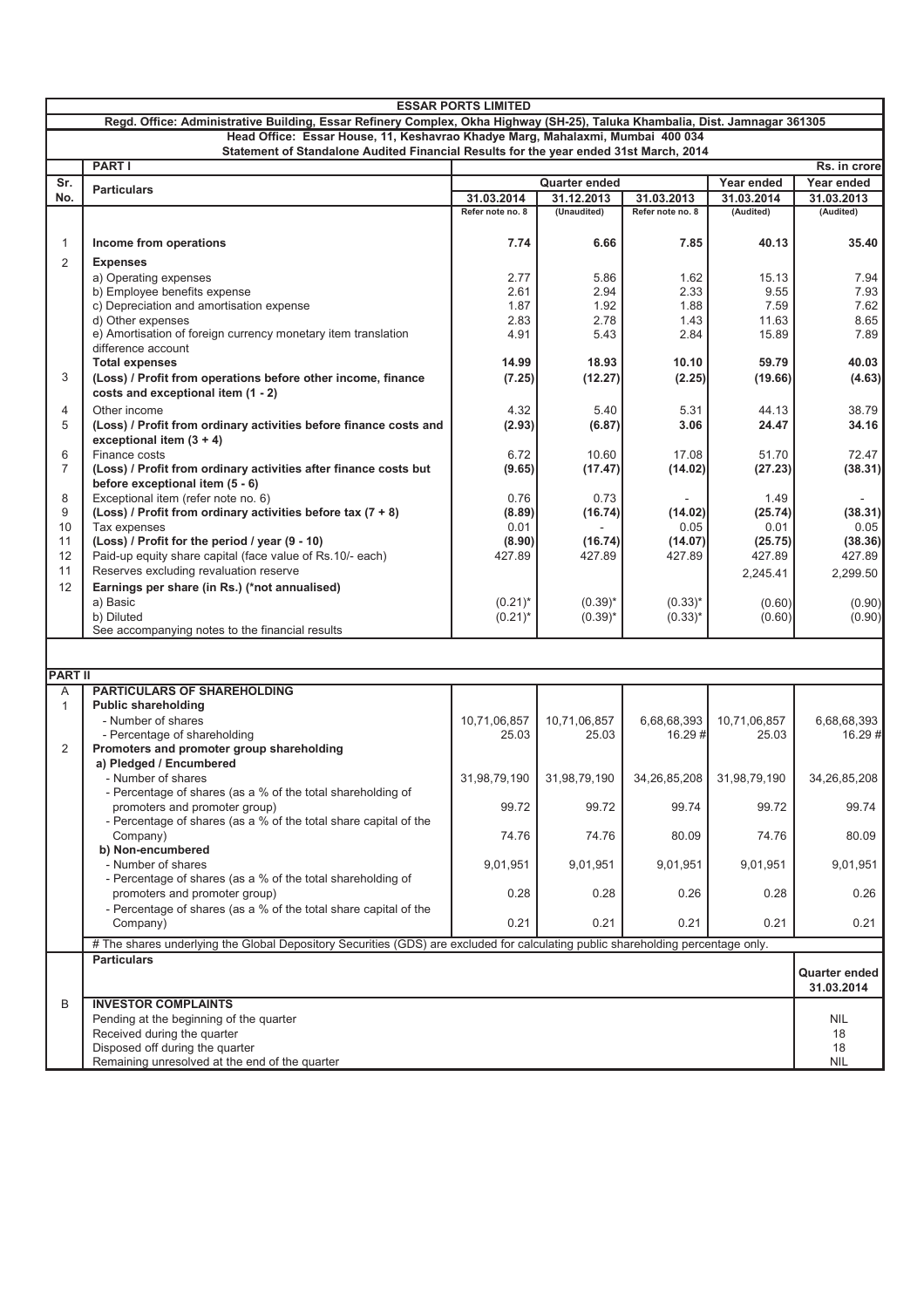# **1 Statement of assets and liabilities**

|                    |                                      |                  | Rs. in crore     |  |
|--------------------|--------------------------------------|------------------|------------------|--|
| <b>Particulars</b> |                                      | As at            | As at            |  |
|                    |                                      | 31st March, 2014 | 31st March, 2013 |  |
|                    |                                      | (Audited)        | (Audited)        |  |
| ı.                 | <b>EQUITY AND LIABILITIES</b>        |                  |                  |  |
| 1                  | <b>Shareholders' funds</b>           |                  |                  |  |
|                    | Share capital<br>(a)                 | 428.02           | 428.02           |  |
|                    | Reserves and surplus<br>(b)          | 2,246.13         | 2,300.33         |  |
|                    |                                      | 2,674.15         | 2,728.35         |  |
| $\overline{2}$     | <b>Non-current liabilities</b>       |                  |                  |  |
|                    | Long-term borrowings<br>(a)          | 240.40           | 230.06           |  |
|                    | Other long term liabilities<br>(b)   | 307.32           | 314.10           |  |
|                    |                                      | 547.72           | 544.16           |  |
| 3                  | <b>Current liabilities</b>           |                  |                  |  |
|                    | Short-term borrowings<br>(a)         |                  | 35.00            |  |
|                    | Trade payables<br>(b)                | 18.45            | 17.45            |  |
|                    | Other current liabilities<br>(c)     | 49.91            | 474.80           |  |
|                    | (d)<br>Short-term provisions         | 24.34            | 24.19            |  |
|                    |                                      | 92.70            | 551.44           |  |
|                    | <b>TOTAL</b>                         | 3,314.57         | 3,823.94         |  |
| Ш.                 | <b>ASSETS</b>                        |                  |                  |  |
| $\mathbf{1}$       | <b>Non-current assets</b>            |                  |                  |  |
|                    | <b>Fixed assets</b><br>(a)           |                  |                  |  |
|                    | Tangible assets<br>(i)               | 73.48            | 81.18            |  |
|                    | Non-current investments<br>(b)       | 3,144.07         | 3,543.92         |  |
|                    | (c)<br>Long-term loans and advances  | 56.62            | 162.29           |  |
|                    |                                      | 3,274.17         | 3,787.39         |  |
| $\overline{2}$     | <b>Current assets</b>                |                  |                  |  |
|                    | Trade receivables<br>(a)             | 5.89             | 9.94             |  |
|                    | Cash and bank balances<br>(b)        | 2.10             | 4.33             |  |
|                    | (c)<br>Short-term loans and advances | 8.55             | 5.04             |  |
|                    | Other current assets<br>(d)          | 23.86            | 17.25            |  |
|                    |                                      | 40.40            | 36.56            |  |
|                    | <b>TOTAL</b>                         | 3,314.57         | 3,823.94         |  |
|                    |                                      |                  |                  |  |